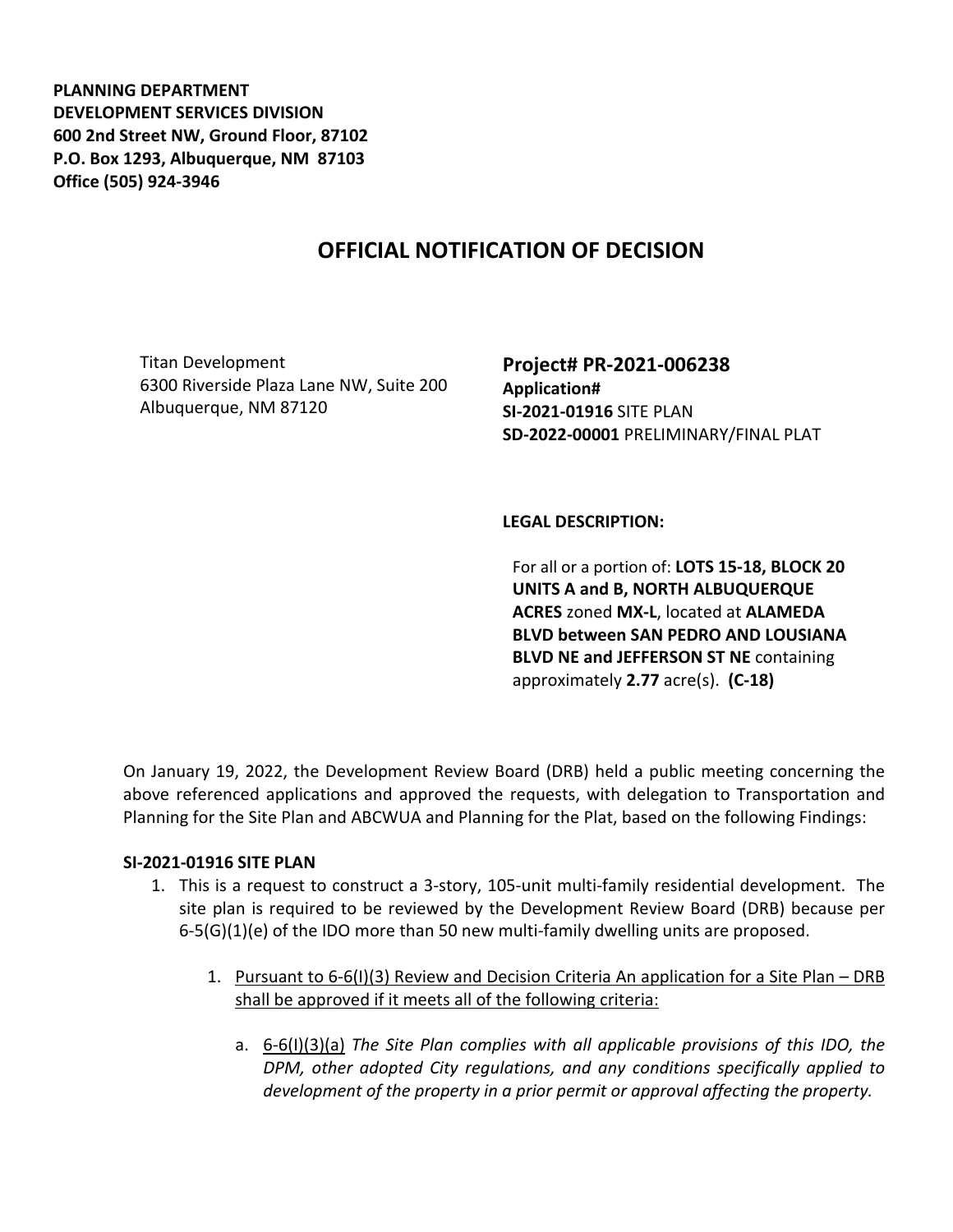Official Notice of Decision Project # PR-2021-006238 Applications# SI-2021-01916, SD-2022-00001 Page 2 of 3

> The dimensional standards, parking, landscaping/screening, and building facades meet/exceed the IDO requirements. The proposed multi-family residential building meets the 5-foot front and side yard setbacks, and the 15-foot rear setback. The maximum building height of 38-feet meets the 38-foot maximum building height of the MX-L zone district. The proposed parking is 146 spaces where a minimum of 142 parking spaces are required. The landscape area, vegetative coverage, parking lot, and street tree requirements are met, and a 25-foot landcape buffer is provided along the western boundary of the subject property, meeting the buffer requirements of 5-6(E)(5) of the IDO. The building facades meet 5-11(D) of the IDO.

*b.* 6-6(I)(3)(b) *The City's existing infrastructure and public improvements, including but not limited to its street, trail, drainage, and sidewalk systems, have adequate capacity to serve the proposed development, and any burdens on those systems have been mitigated to the extent practicable.* 

The site has access to a full range of urban services including utilities, roads and emergency services. A traffic impact study (TIS) was not required for this project.

*c.* 6-6(I)(3)(c) *If the subject property is within an approved Master Development Plan, the Site Plan shall meet any relevant standards in the Master Development Plan in addition to any standards applicable in the zone district the subject property is in.*

The subject property is not located within an approved Master Development Plan, therefore this criterion does not apply.

## **Conditions:**

- 1. This Site Plan is valid 7 years from DRB approval (1/19/2022). An extension may be requested prior to the expiration date.
- 2. Final sign off is delegated to Transportation for a revision regarding clear site triangles and the minor labeling within the parking lot as discussed.
- 3. Final sign off is delegated to Planning for the DRB-signed Preliminary/Final Plat (SD-2022-00001), Solid Waste signature, and the recorded IIA.
- 4. The applicant will obtain final sign off from Transportation and Planning by March 16, 2022 or the case may be scheduled for the next DRB hearing and could be denied her the DRB Rules of Procedure.

## **SD-2022-00001 PRELIMINARY/FINAL PLAT**

- 1. This is a request to consolidate four existing lots into one new lot (Lot 15-A at 2.77 acres), and grants easements and dedicates ROW as depicted on the Plat.
- 2. The property is zoned MX-L. Future development must be consistent with the underlying zone district.